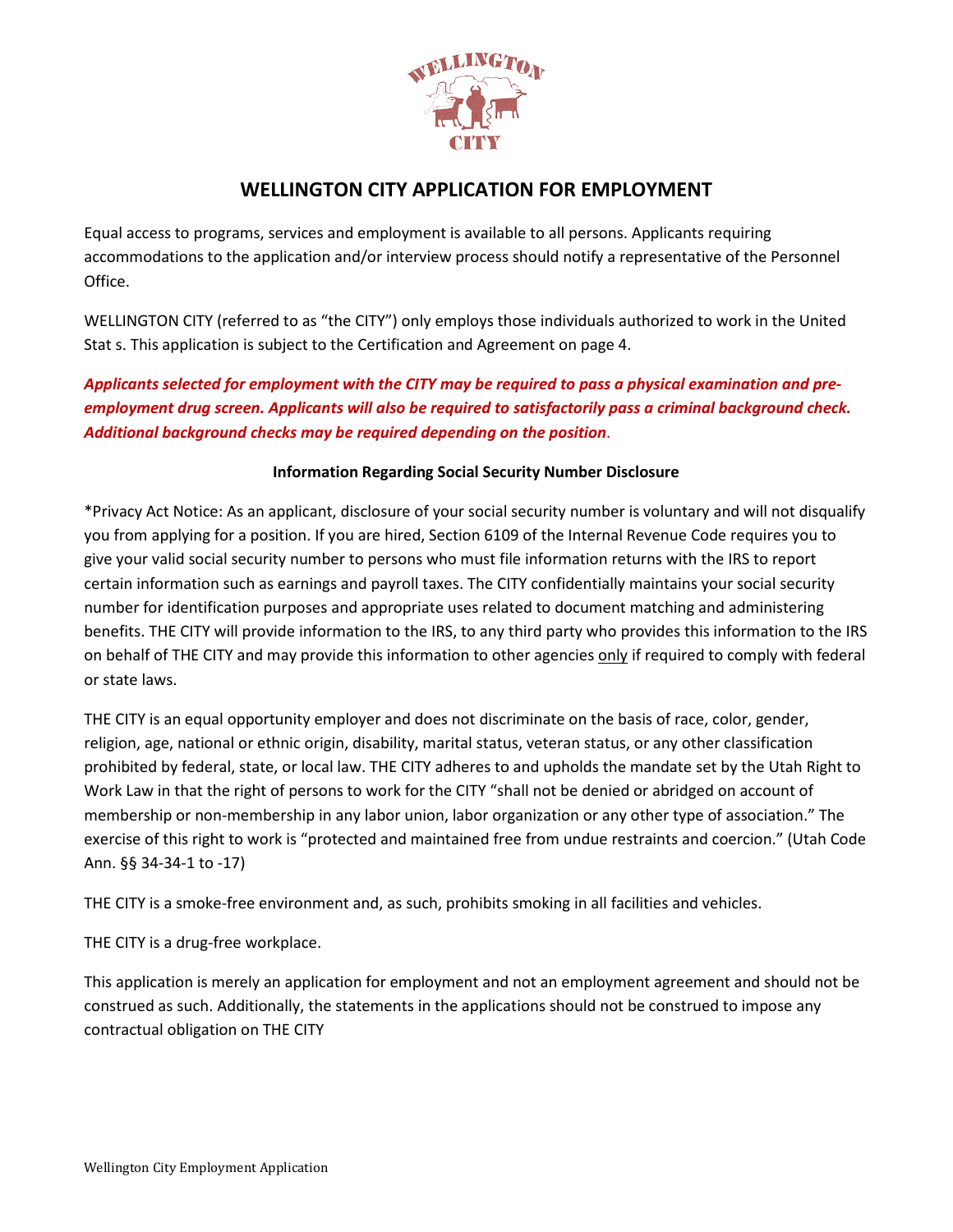# PERSONAL INFORMATION

Are you legally eligible for employment in the United States?

### *PLEASE PRINT AND COMPLETE APPLICATION IN FULL*

| Position(s) applied for:                                                                            |                   |                                         |              | Date of application:                                             |
|-----------------------------------------------------------------------------------------------------|-------------------|-----------------------------------------|--------------|------------------------------------------------------------------|
|                                                                                                     |                   |                                         |              |                                                                  |
|                                                                                                     |                   |                                         |              |                                                                  |
| Last Name                                                                                           | <b>First Name</b> |                                         | Middle       |                                                                  |
| Address                                                                                             |                   |                                         |              |                                                                  |
| Street                                                                                              | City              |                                         | State        | Zip                                                              |
|                                                                                                     |                   |                                         |              |                                                                  |
| Home Telephone                                                                                      | Work Telephone    |                                         | <b>Other</b> |                                                                  |
|                                                                                                     |                   |                                         |              |                                                                  |
|                                                                                                     |                   |                                         |              |                                                                  |
| If referred by a current employee, please lift full name of employee: _____________________________ |                   |                                         |              |                                                                  |
| List any names of any relatives actively employed by The City: __________________                   |                   |                                         |              |                                                                  |
|                                                                                                     |                   |                                         |              |                                                                  |
|                                                                                                     |                   |                                         |              |                                                                  |
|                                                                                                     |                   |                                         |              | Full-Time ____ Part-Time ____ Temporary                          |
|                                                                                                     |                   | Desired Shift _____ Days _____ Rotation |              |                                                                  |
|                                                                                                     |                   | fulfill the request? __ Yes __ No       |              | Should the position require on call status, would you be able to |
|                                                                                                     |                   |                                         |              |                                                                  |

## JOB SKILLS

| Professional licenses, registrations, and certifications. |           |              |                        |                                                  |
|-----------------------------------------------------------|-----------|--------------|------------------------|--------------------------------------------------|
| Lic/Reg/Cert/Type                                         | License # | <b>State</b> | <b>Expiration Date</b> | Trade or professional organization<br>membership |
|                                                           |           |              |                        |                                                  |
|                                                           |           |              |                        |                                                  |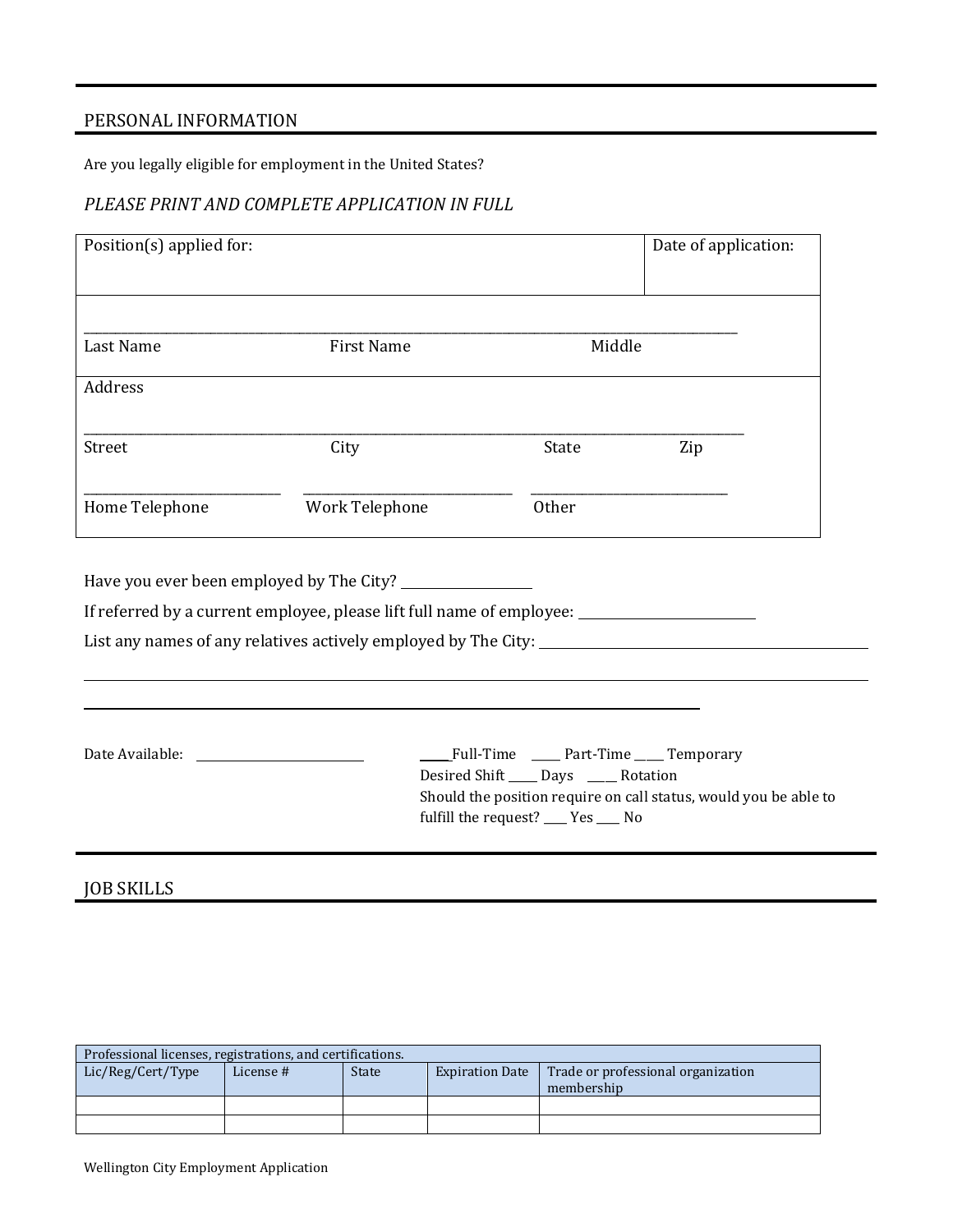| <b>Higher Education</b>                     | <b>Name and Locations</b> | Graduate? – Degree? | Major/Subjects of Study |
|---------------------------------------------|---------------------------|---------------------|-------------------------|
| College or University                       |                           |                     |                         |
| Specialized Training,<br>Trade School, etc. |                           |                     |                         |
| Other Education                             |                           |                     |                         |

## EMPLOYMENT HISTORY May we contact your current employer? \_\_\_\_ Yes \_\_\_\_No

| <b>Employer Name and Address</b>               |       |               |                         |
|------------------------------------------------|-------|---------------|-------------------------|
| Supervisor Name, Title                         |       |               | Supervisor Phone Number |
| Duties of Responsibilities                     |       | Date Employed | Wage Salary             |
|                                                | From: | To:           |                         |
|                                                |       |               |                         |
|                                                |       |               |                         |
| Reason for no longer working for this employer |       |               |                         |
|                                                |       |               |                         |

|   | <b>Employer Name and Address</b>               |               |     |                         |
|---|------------------------------------------------|---------------|-----|-------------------------|
|   | Supervisor Name, Title                         |               |     | Supervisor Phone Number |
| 2 | Duties of Responsibilities                     | Date Employed |     | Wage Salary             |
|   |                                                | From:         | To: |                         |
|   |                                                |               |     |                         |
|   |                                                |               |     |                         |
|   | Reason for no longer working for this employer |               |     |                         |

| <b>Employer Name and Address</b>               |               |     |                         |
|------------------------------------------------|---------------|-----|-------------------------|
| Supervisor Name, Title                         |               |     | Supervisor Phone Number |
| Duties of Responsibilities                     | Date Employed |     | Wage Salary             |
|                                                | From:         | To: |                         |
|                                                |               |     |                         |
|                                                |               |     |                         |
| Reason for no longer working for this employer |               |     |                         |
|                                                |               |     |                         |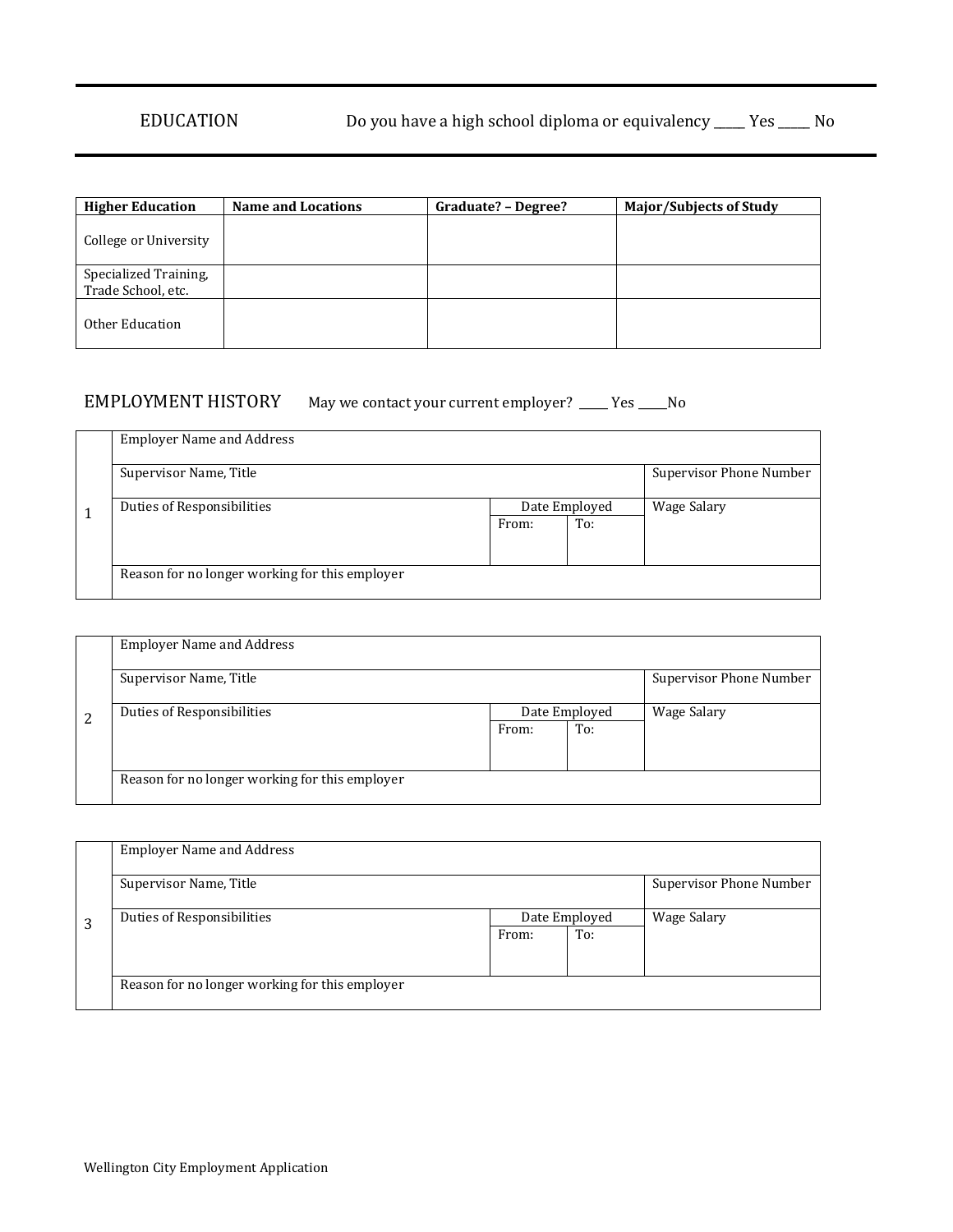### **REFERENCES**

|    | Provide three additional work- related references who are NOT related to you. |            |               |  |
|----|-------------------------------------------------------------------------------|------------|---------------|--|
|    | Name                                                                          | Occupation | Years Known   |  |
| 1. |                                                                               |            |               |  |
|    | Organization Name                                                             |            | Daytime Phone |  |
|    |                                                                               |            |               |  |
|    | Name                                                                          | Occupation | Years Known   |  |
| 2. | <b>Organization Name</b>                                                      |            | Daytime Phone |  |
|    |                                                                               |            |               |  |
|    | Name                                                                          | Occupation | Years Known   |  |
| 3. |                                                                               |            |               |  |
|    | Organization Name                                                             |            | Daytime Phone |  |
|    |                                                                               |            |               |  |

## CERTIFICATION AND RELEASE OF INFROATMION WAIVER

I certify that the information I provided in this application is complete and accurate to the best of my knowledge. I understand that any misrepresentation or omission of facts in this application disqualifies me from further consideration. I authorize WELLINGTON CITY to investigate all statements contained in this application and understand that I may be required to provide verification (diploma, license, transcripts, etc.) of information contained in this application. I understand that the CITY may perform a criminal history background check as necessary for the sole purpose of assisting the qualified person to make employment or promotion decisions about me. I understand that to be considered as a formal applicant, the position for which I am applying must be specifically identified as open, and recruitment for the position going on at the time this application is received by the CITY RECORDER. Further, I understand that I have the right to review and respond to any information obtained by the CITY pursuant to this release and that I must make a written request to review and/or respond to this information.

I understand that any employment offer is contingent upon the following: (1) producing documents establishing my eligibility to work in the United States; (2) satisfactorily passing criminal background and reference checks, and (3) complying with the CITY'S pre-employment application procedures. I hereby release THE CITY, CITY Council, and any other agents or agencies representing THE CITY from any damages of, or resulting from furnishing the information described above. By signing my name and submitting this application to THE CITY, I acknowledge that I have read the certification and release for information and agree to abide by its terms.

Signature Date **Date** Date **Date** Date **Date** Date **Date** Date

l